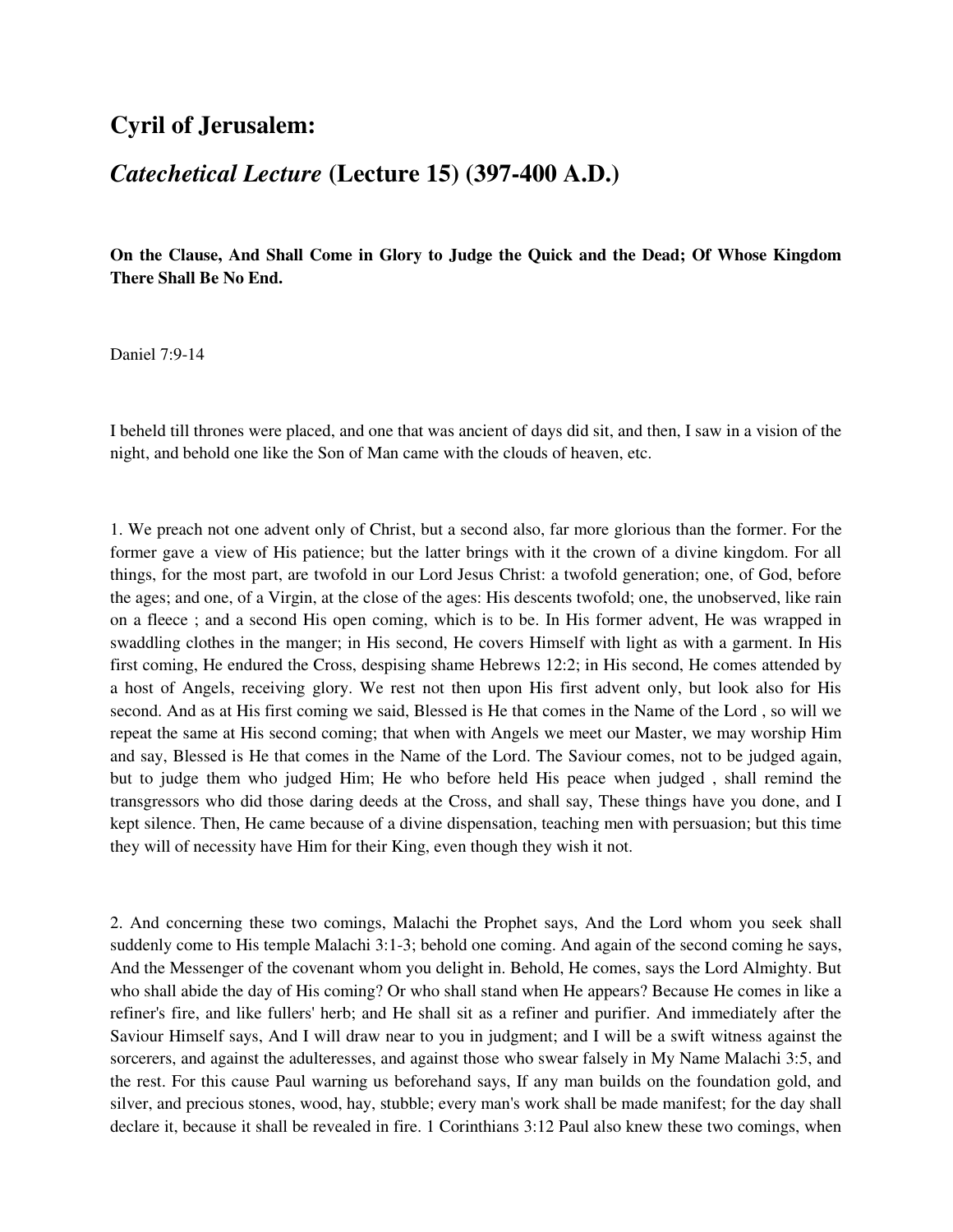writing to Titus and saying, The grace of God has appeared which brings salvation unto all men, instructing us that, denying ungodliness and worldly lusts, we should live soberly, and godly, and righteously in this present world; looking for the blessed hope, and appearing of the glory of the great God and our Saviour Jesus Christ. You see how he spoke of a first, for which he gives thanks; and of a second, to which we look forward. Therefore the words also of the Faith which we are announcing were just now delivered thus ; that we believe in Him, who also ascended into the heavens, and sat down on the right hand of the Father, and shall come in glory to judge quick and dead; whose kingdom shall have no end.

3. Our Lord Jesus Christ, then, comes from heaven; and He comes with glory at the end of this world, in the last day. For of this world there is to be an end, and this created world is to be re-made anew. For since corruption, and theft, and adultery, and every sort of sins have been poured forth over the earth, and blood has been mingled with blood Hosea 4:2 in the world, therefore, that this wondrous dwelling-place may not remain filled with iniquity, this world passes away, that the fairer world may be made manifest. And would you receive the proof of this out of the words of Scripture? Listen to Esaias, saying, And the heaven shall be rolled together as a scroll; and all the stars shall fall, as leaves from a vine, and as leaves fall from a fig-tree Isaiah 34:4 . The Gospel also says, The sun shall be darkened, and the moon shall not give her light, and the stars shall fall from heaven Matthew 24:29 . Let us not sorrow, as if we alone died; the stars also shall die; but perhaps rise again. And the Lord rolls up the heavens, not that He may destroy them, but that He may raise them up again more beautiful. Hear David the Prophet saying, You, Lord, in the beginning laid the foundations of the earth, and the heavens are the work of Your hands; they shall perish, but You remain. But some one will say, Behold, he says plainly that they shall perish. Hear in what sense he says, they shall perish; it is plain from what follows; And they all shall wax old as does a garment; and as a vesture shall Thou fold them up, and they shall be changed. For as a man is said to perish, according to that which is written, Behold, how the righteous perishes, and no man lays it to heart Isaiah 57:1, and this, though the resurrection is looked for; so we look for a resurrection, as it were, of the heavens also. The sun shall be turned into darkness, and the moon into blood. Joel 2:31 Here let converts from the Manichees gain instruction, and no longer make those lights their gods; nor impiously think, that this sun which shall be darkened is Christ. And again hear the Lord saying, Heaven and earth shall pass away, but My words shall not pass away Matthew 24:35; for the creatures are not as precious as the Master's words.

4. The things then which are seen shall pass away, and there shall come the things which are looked for, things fairer than the present; but as to the time let no one be curious. For it is not for you, He says, to know times or seasons, which the Father has put in His own power. Acts 1:7 And venture not thou to declare when these things shall be, nor on the other hand supinely slumber. For he says, Watch, for in such an hour as you expect not the Son of Man comes. But since it was needful for us to know the signs of the end, and since we are looking for Christ, therefore, that we may not die deceived and be led astray by that false Antichrist, the Apostles, moved by the divine will, address themselves by a providential arrangement to the True Teacher, and say, Tell us, when shall these things be, and what shall be the sign of Your coming, and of the end of the world ? We look for You to come again, but Satan transforms himself into an Angel of light; put us therefore on our guard, that we may not worship another instead of You. And He, opening His divine and blessed mouth, says, Take heed that no man mislead you. Do you also, my hearers, as seeing Him now with the eyes of your mind, hear Him saying the same things to you; Take heed that no man mislead you. And this word exhorts you all to give heed to what is spoken; for it is not a history of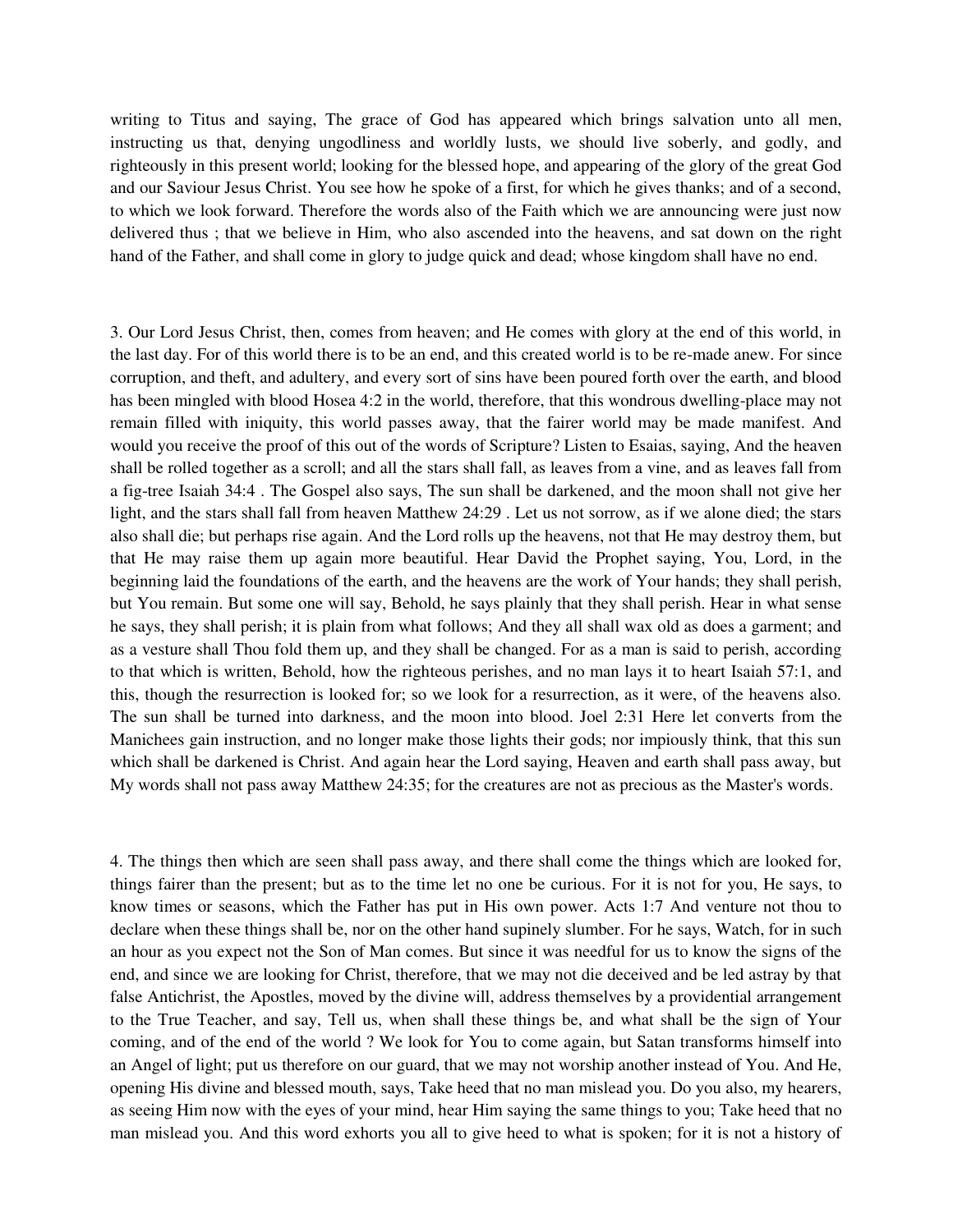things gone by, but a prophecy of things future, and which will surely come. Not that we prophesy, for we are unworthy; but that the things which are written will be set before you, and the signs declared. Observe thou, which of them have already come to pass, and which yet remain; and make yourself safe.

5. Take heed that no man mislead you: for many shall come in My name, saying, I am Christ, and shall mislead many. This has happened in part: for already Simon Magus has said this, and Menander , and some others of the godless leaders of heresy; and others will say it in our days, or after us.

6. A second sign. And you shall hear of wars and rumours of wars. Is there then at this time war between Persians and Romans for Mesopotamia, or no? Does nation rise up against nation and kingdom against kingdom, or no? And there shall be famines and pestilences and earthquakes in various places. These things have already come to pass; and again, And fearful sights from heaven, and mighty storms. Watch therefore, He says; for you know not at what hour your Lord does come Matthew 24:42 .

7. But we seek our own sign of His coming; we Churchmen seek a sign proper to the Church. And the Saviour says, And then shall many be offended, and shall betray one another, and shall hate one another. Matthew 24:10 If you hear that bishops advance against bishops, and clergy against clergy, and laity against laity even unto blood, be not troubled ; for it has been written before. Heed not the things now happening, but the things which are written; and even though I who teach you perish, you shall not also perish with me; nay, even a hearer may become better than his teacher, and he who came last may be first, since even those about the eleventh hour the Master receives. If among Apostles there was found treason, do you wonder that hatred of brethren is found among bishops? But the sign concerns not only rulers, but the people also; for He says, And because iniquity shall abound, the love of the many shall wax cold. Matthew 24:12 Will any then among those present boast that he entertains friendship unfeigned towards his neighbour? Do not the lips often kiss, and the countenance smile, and the eyes brighten forsooth, while the heart is planning guile, and the man is plotting mischief with words of peace?

8. You have this sign also: And this Gospel of the kingdom shall be preached in all the world for a witness unto all nations, and then shall the end come. Matthew 24:14 And as we see, nearly the whole world is now filled with the doctrine of Christ.

9. And what comes to pass after this? He says next, When therefore you see the abomination of desolation, which was spoken of by Daniel the Prophet, standing in the Holy Place, let him that reads understand. And again, Then if any man shall say unto you, Lo, here is the Christ, or, Lo, there; believe it not. Hatred of the brethren makes room next for Antichrist; for the devil prepares beforehand the divisions among the people, that he who is to come may be acceptable to them. But God forbid that any of Christ's servants here, or elsewhere, should run over to the enemy! Writing concerning this matter, the Apostle Paul gave a manifest sign, saying, For that day shall not come, except there came first the falling away, and the man of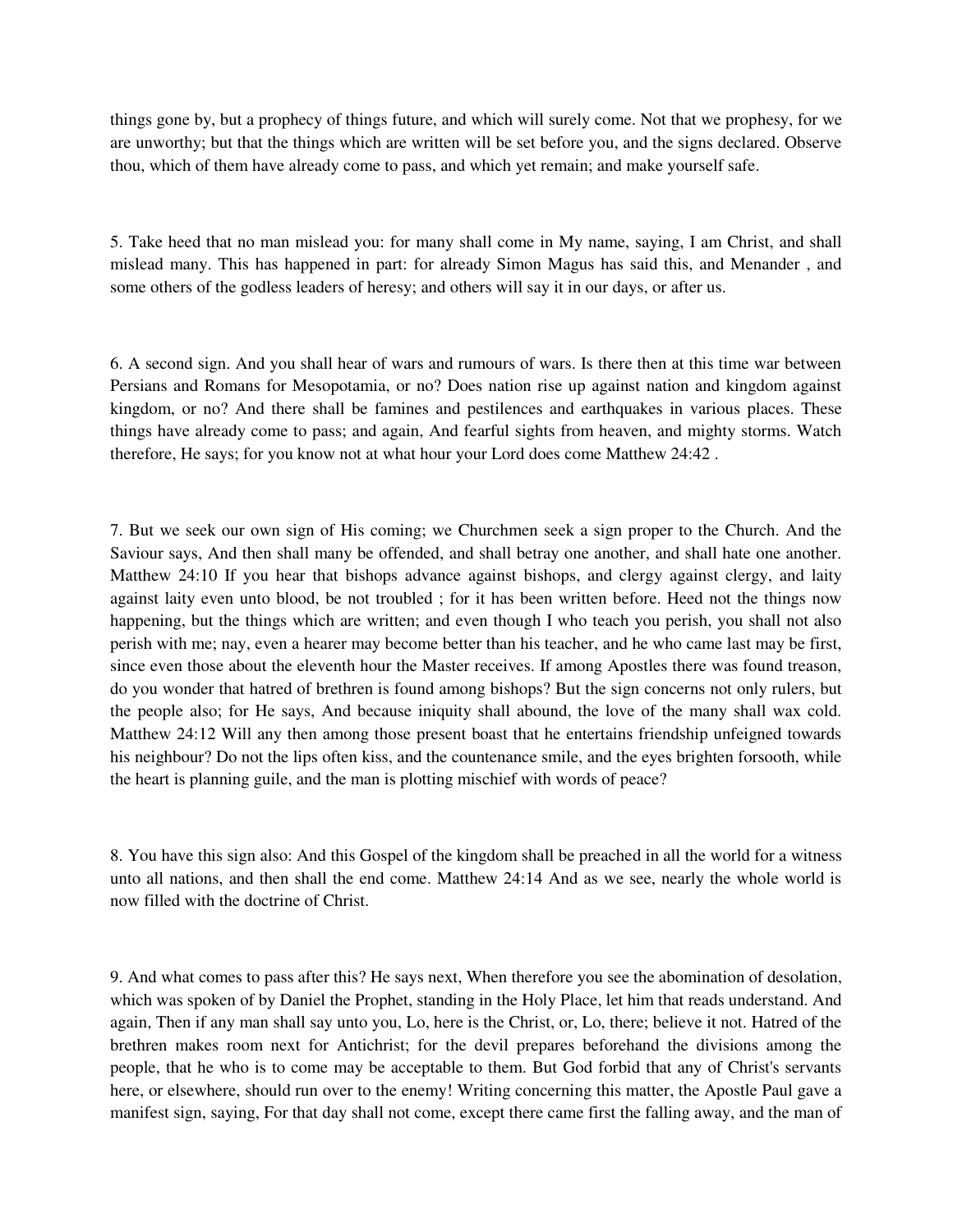sin be revealed, the son of perdition, who opposes and exalts himself against all that is called God, or that is worshipped; so that he sits in the temple of God, showing himself that he is God. Do you not remember that when I was yet with you, I told you these things? And now you know that which restrains, to the end that he may be revealed in his own season. For the mystery of iniquity does already work, only there is one that restrains now, until he be taken out of the way. And then shall the lawless one be revealed, whom the Lord Jesus shall slay with the breath of His mouth, and shall destroy with the brightness of His coming. Even him, whose coming is after the working of Satan, with all power and signs and lying wonders, and with all deceit of unrighteousness for them that are perishing. 2 Thessalonians 2:3-10 Thus wrote Paul, and now is the falling away. For men have fallen away from the right faith ; and some preach the identity of the Son with the Father , and others dare to say that Christ was brought into being out of nothing. And formerly the heretics were manifest; but now the Church is filled with heretics in disguise. For men have fallen away from the truth, and have itching ears. 2 Timothy 4:3 Is it a plausible discourse? All listen to it gladly. Is it a word of correction? All turn away from it. Most have departed from right words, and rather choose the evil, than desire the good. This therefore is the falling away, and the enemy is soon to be looked for: and meanwhile he has in part begun to send forth his own forerunners , that he may then come prepared upon the prey. Look therefore to yourself, O man, and make safe your soul. The Church now charges you before the Living God; she declares to you the things concerning Antichrist before they arrive. Whether they will happen in your time we know not, or whether they will happen after you we know not; but it is well that, knowing these things, you should make yourself secure beforehand.

10. The true Christ, the Only-begotten Son of God, comes no more from the earth. If any come making false shows in the wilderness, go not forth; if they say, Lo, here is the Christ, Lo, there, believe it not. Matthew 24:23 Look no longer downwards and to the earth; for the Lord descends from heaven; not alone as before, but with many, escorted by tens of thousands of Angels; nor secretly as the dew on the fleece ; but shining forth openly as the lightning. For He has said Himself, As the lightning comes out of the east, and shines even unto the west, so shall also the coming of the Son of Man be Matthew 24:27; and again, And they shall see the Son of Man coming upon the clouds with power and great glory, and He shall send forth His Angels with a great trumpet ; and the rest.

11. But as, when formerly He was to take man's nature, and God was expected to be born of a Virgin, the devil created prejudice against this, by craftily preparing among idol-worshippers fables of false gods, begetting and begotten of women, that, the falsehood having come first, the truth, as he supposed, might be disbelieved; so now, since the true Christ is to come a second time, the adversary, taking occasion by the expectation of the simple, and especially of them of the circumcision, brings in a certain man who is a magician , and most expert in sorceries and enchantments of beguiling craftiness; who shall seize for himself the power of the Roman empire, and shall falsely style himself Christ; by this name of Christ deceiving the Jews, who are looking for the Anointed , and seducing those of the Gentiles by his magical illusions.

12. But this aforesaid Antichrist is to come when the times of the Roman empire shall have been fulfilled, and the end of the world is now drawing near. There shall rise up together ten kings of the Romans,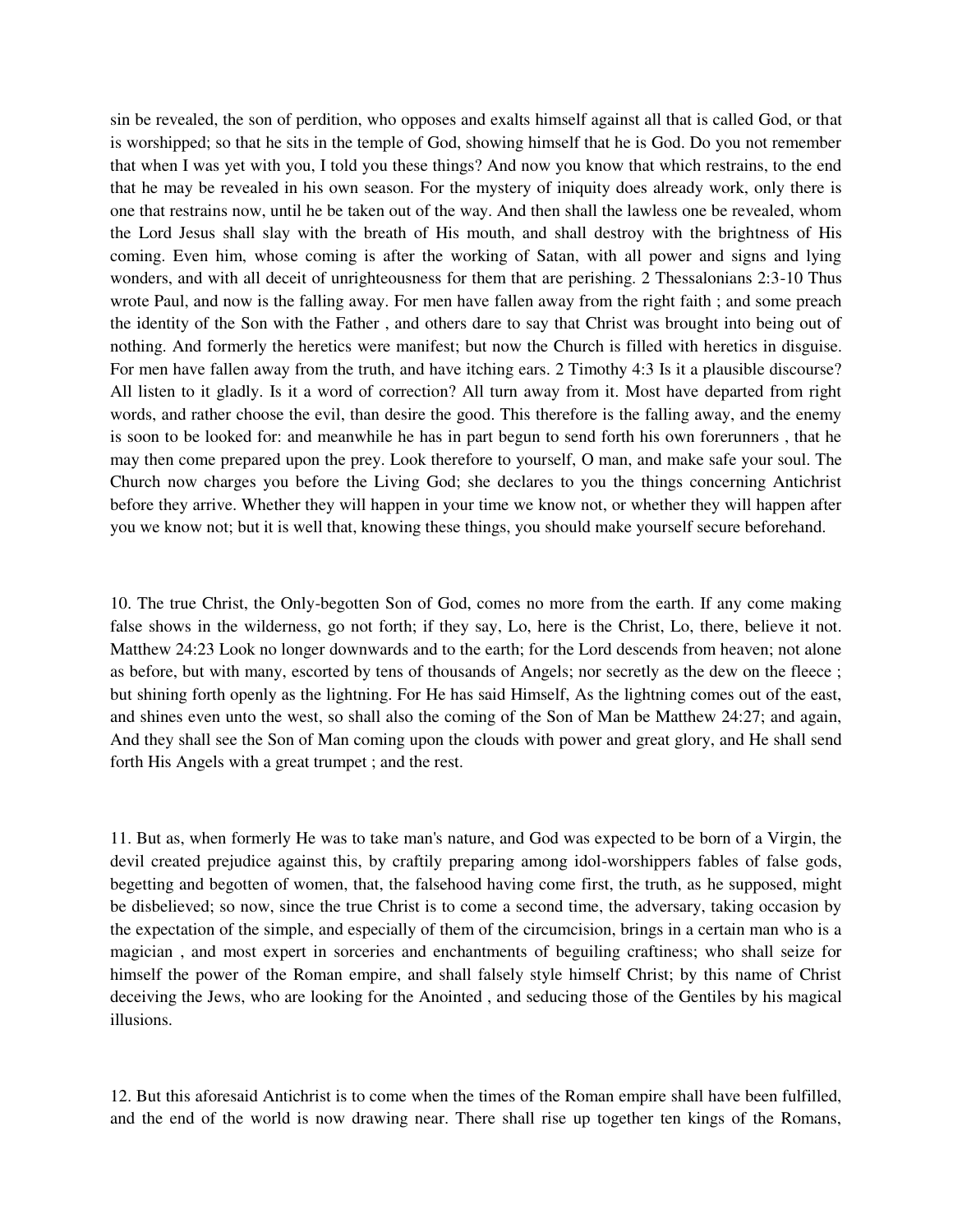reigning in different parts perhaps, but all about the same time; and after these an eleventh, the Antichrist, who by his magical craft shall seize upon the Roman power; and of the kings who reigned before him, three he shall humble , and the remaining seven he shall keep in subjection to himself. At first indeed he will put on a show of mildness (as though he were a learned and discreet person), and of soberness and benevolence : and by the lying signs and wonders of his magical deceit having beguiled the Jews, as though he were the expected Christ, he shall afterwards be characterized by all kinds of crimes of inhumanity and lawlessness, so as to outdo all unrighteous and ungodly men who have gone before him; displaying against all men, but especially against us Christians, a spirit murderous and most cruel, merciless and crafty. And after perpetrating such things for three years and six months only, he shall be destroyed by the glorious second advent from heaven of the only-begotten Son of God, our Lord and Saviour Jesus, the true Christ, who shall slay Antichrist with the breath of His mouth , and shall deliver him over to the fire of hell.

13. Now these things we teach, not of our own invention, but having learned them out of the divine Scriptures used in the Church , and chiefly from the prophecy of Daniel just now read; as Gabriel also the Archangel interpreted it, speaking thus: The fourth beast shall be a fourth kingdom upon earth, which shall surpass all kingdoms. And that this kingdom is that of the Romans, has been the tradition of the Church's interpreters. For as the first kingdom which became renowned was that of the Assyrians, and the second, that of the Medes and Persians together, and after these, that of the Macedonians was the third, so the fourth kingdom now is that of the Romans. Then Gabriel goes on to interpret, saying, His ten horns are ten kings that shall arise; and another king shall rise up after them, who shall surpass in wickedness all who were before him Daniel 7:24; (he says, not only the ten, but also all who have been before him;) and he shall subdue three kings; manifestly out of the ten former kings: but it is plain that by subduing three of these ten, he will become the eighth king; and he shall speak words against the Most High. A blasphemer the man is and lawless, not having received the kingdom from his fathers, but having usurped the power by means of sorcery.

14. And who is this, and from what sort of working? Interpret to us, O Paul. Whose coming, he says, is after the working of Satan, with all power and signs and lying wonders ; implying, that Satan has used him as an instrument, working in his own person through him; for knowing that his judgment shall now no longer have respite, he wages war no more by his ministers, as is his wont, but henceforth by himself more openly. And with all signs and lying wonders; for the father of falsehood will make a show of the works of falsehood, that the multitudes may think that they see a dead man raised, who is not raised, and lame men walking, and blind men seeing, when the cure has not been wrought.

15. And again he says, Who opposes and exalts himself against all that is called God, or that is worshipped; (against every God; Antichrist forsooth will abhor the idols,) so that he seats himself in the temple of God. 2 Thessalonians 2:4 What temple then? He means, the Temple of the Jews which has been destroyed. For God forbid that it should be the one in which we are! Why say we this? That we may not be supposed to favour ourselves. For if he comes to the Jews as Christ, and desires to be worshipped by the Jews, he will make great account of the Temple, that he may more completely beguile them; making it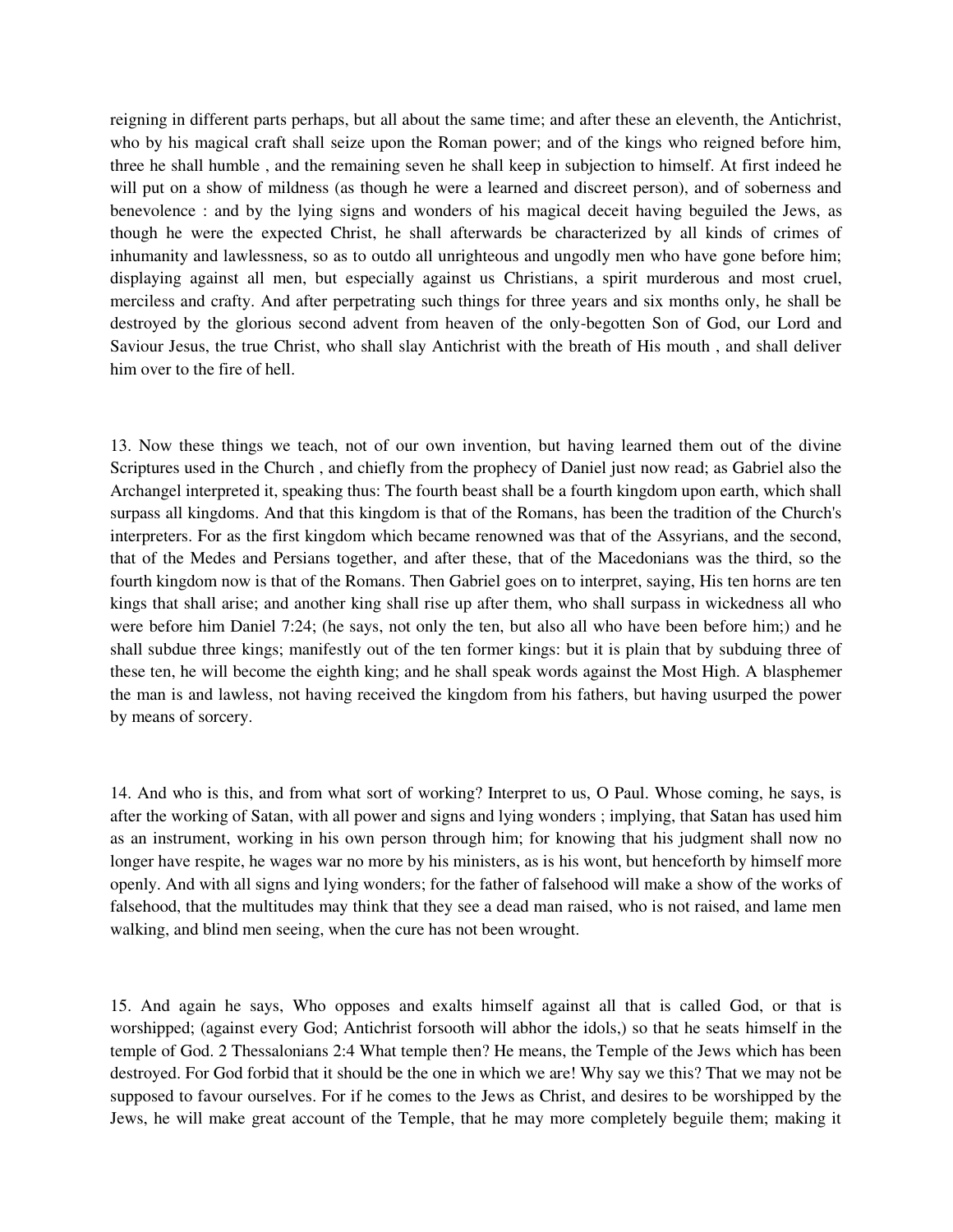supposed that he is the man of the race of David, who shall build up the Temple which was erected by Solomon. And Antichrist will come at the time when there shall not be left one stone upon another in the Temple of the Jews, according to the doom pronounced by our Saviour ; for when, either decay of time, or demolition ensuing on pretence of new buildings, or from any other causes, shall have overthrown all the stones, I mean not merely of the outer circuit, but of the inner shrine also, where the Cherubim were, then shall he come with all signs and lying wonders, exalting himself against all idols; at first indeed making a pretence of benevolence, but afterwards displaying his relentless temper, and that chiefly against the Saints of God. For he says, I beheld, and the same horn made war with the saints ; and again elsewhere, there shall be a time of trouble, such as never was since there was a nation upon earth, even to that same time. Dreadful is that beast, a mighty dragon, unconquerable by man, ready to devour; concerning whom though we have more things to speak out of the divine Scriptures, yet we will content ourselves at present with thus much, in order to keep within compass.

16. For this cause the Lord knowing the greatness of the adversary grants indulgence to the godly, saying, Then let them which be in Judæa flee to the mountains. Matthew 24:16 But if any man is conscious that he is very stout-hearted, to encounter Satan, let him stand (for I do not despair of the Church's nerves), and let him say, Who shall separate us from the love of Christ and the rest Romans 8:35? But, let those of us who are fearful provide for our own safety; and those who are of a good courage, stand fast: for then shall be great tribulation, such as has not been from the beginning of the world until now, no, nor ever shall be. Matthew 24:21 But thanks be to God who has confined the greatness of that tribulation to a few days; for He says, But for the elect's sake those days shall be shortened ; and Antichrist shall reign for three years and a half only. We speak not from apocryphal books, but from Daniel; for he says, And they shall be given into his hand until a time and times and half a time . A time is the one year in which his coming shall for a while have increase; and the times are the remaining two years of iniquity, making up the sum of the three years; and the half a time is the six months. And again in another place Daniel says the same thing, And he swore by Him that lives for ever that it shall be for a time, and times, and half a time. Daniel 12:7 And some perhaps have referred what follows also to this; namely, a thousand two hundred and ninety days ; and this, Blessed is he that endures and comes to the thousand three hundred and five and thirty days. For this cause we must hide ourselves and flee; for perhaps we shall not have gone over the cities of Israel, till the Son of Man be come Matthew 10:23 .

17. Who then is the blessed man, that shall at that time devoutly witness for Christ? For I say that the Martyrs of that time excel all martyrs. For the Martyrs hitherto have wrestled with men only; but in the time of Antichrist they shall do battle with Satan in his own person. And former persecuting kings only put to death; they did not pretend to raise the dead, nor did they make false shows of signs and wonders. But in his time there shall be the evil inducement both of fear and of deceit, so that if it be possible the very elect shall be deceived. Matthew 24:24 Let it never enter into the heart of any then alive to ask, What did Christ more? For by what power does this man work these things? Were it not God's will, He would not have allowed them. The Apostle warns you, and says beforehand, And for this cause God shall send them a working of error; (send, that is, shall allow to happen;) not that they might make excuse, but that they might be condemned. Wherefore? They, he says, who believed not the truth, that is, the true Christ, but had pleasure in unrighteousness, that is, in Antichrist. But as in the persecutions which happen from time to time, so also then God will permit these things, not because He wants power to hinder them, but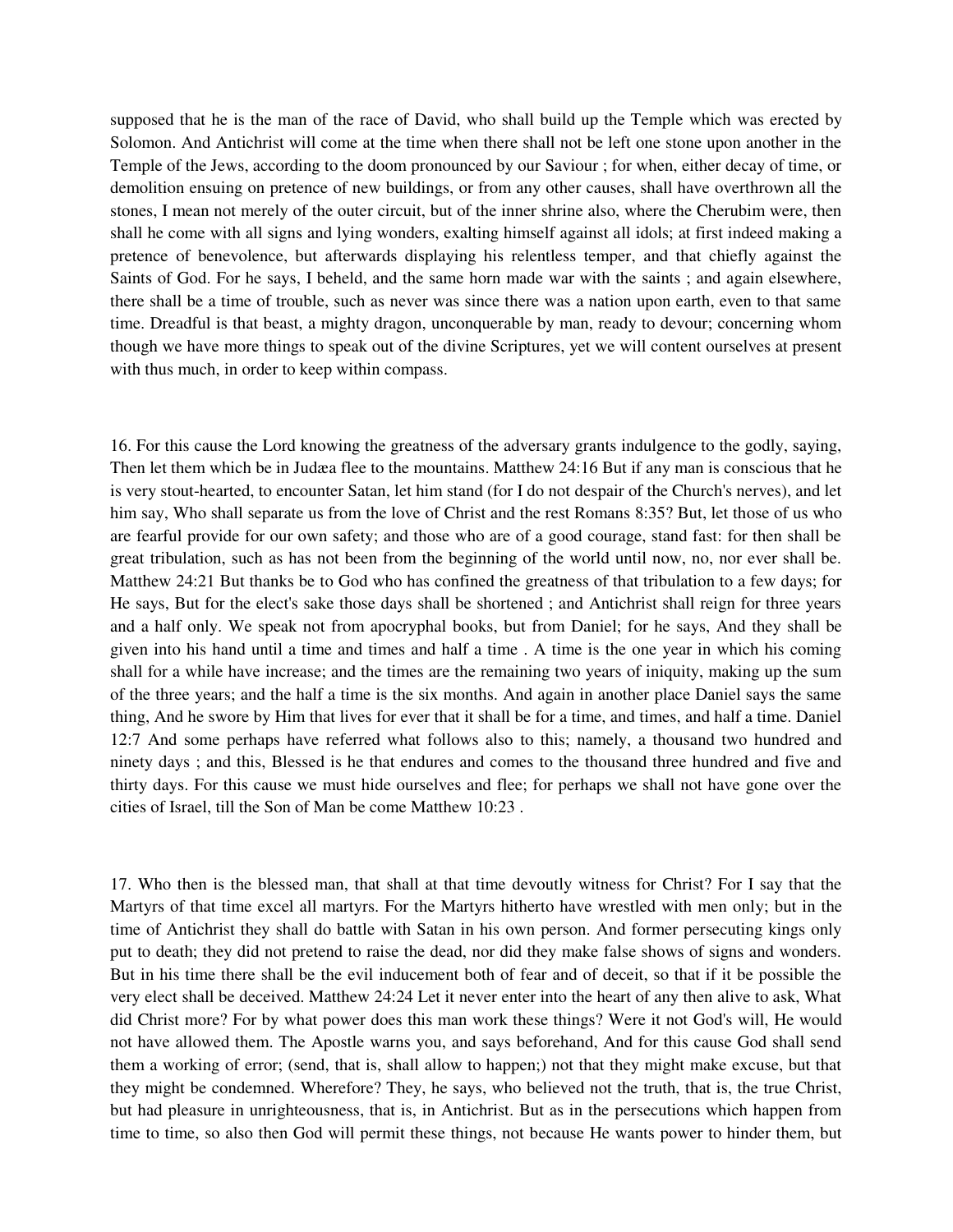because according to His wont He will through patience crown His own champions like as He did His Prophets and Apostles; to the end that having toiled for a little while they may inherit the eternal kingdom of heaven, according to that which Daniel says, And at that time your people shall be delivered, every one that shall be found written in the book (manifestly, the book of life); and many of them that sleep in the dust of the earth shall awake, some to everlasting life, and same to shame and everlasting contempt; and they that be wise shall shine as the brightness of the firmament; and of the many righteous , as the stars for ever and ever.

18. Guard yourself then, O man; you have the signs of Antichrist; and remember them not only yourself, but impart them also freely to all. If you have a child according to the flesh, admonish him of this now; if you have begotten one through catechizing , put him also on his guard, lest he receive the false one as the True. For the mystery of iniquity does already work. 2 Thessalonians 2:7 I fear these wars of the nations ; I fear the schisms of the Churches; I fear the mutual hatred of the brethren. But enough on this subject; only God forbid that it should be fulfilled in our days; nevertheless, let us be on our guard. And thus much concerning Antichrist.

19. But let us wait and look for the Lord's coming upon the clouds from heaven. Then shall Angelic trumpets sound; the dead in Christ shall rise first 1 Thessalonians 4:16 — the godly persons who are alive shall be caught up in the clouds, receiving as the reward of their labours more than human honour, inasmuch as theirs was a more than human strife; according as the Apostle Paul writes, saying, For the Lord Himself shall descend from heaven with a shout, with the voice of the Archangel, and with the trump of God: and the dead in Christ shall rise first. Then we which are alive and remain shall be caught up together with them in the clouds, to meet the Lord in the air; and so shall we ever be with the Lord.

20. This coming of the Lord, and the end of the world, were known to the Preacher; who says, Rejoice, O young man, in your youth, and the rest ; Therefore remove anger from your heart, and put away evil from your flesh;... and remember your Creator... or ever the evil days come ,.... or ever the sun, and the light, and the moon, and the stars be darkened ..... and they that look out of the windows be darkened ; (signifying the faculty of sight;) or ever the silver cord be loosed; (meaning the assemblage of the stars, for their appearance is like silver;) and the flower of gold be broken ; (thus veiling the mention of the golden sun; for the camomile is a well-known plant, having many ray-like leaves shooting out round it;) and they shall rise up at the voice of the sparrow, yea, they shall look away from the height, and terrors shall be in the way. What shall they see? Then shall they see the Son of man coming on the clouds of heaven; and they shall mourn tribe by tribe. And what shall come to pass when the Lord has come? The almond tree shall blossom, and the grasshopper shall grow heavy, and the caper-berry shall be scattered abroad. Ecclesiastes 12:5 And as the interpreters say, the blossoming almond signifies the departure of winter; and our bodies shall then after the winter blossom with a heavenly flower. And the grasshopper shall grow in substance (that means the winged soul clothing itself with the body ,) and the caper-berry shall be scattered abroad (that is, the transgressors who are like thorns shall be scattered ).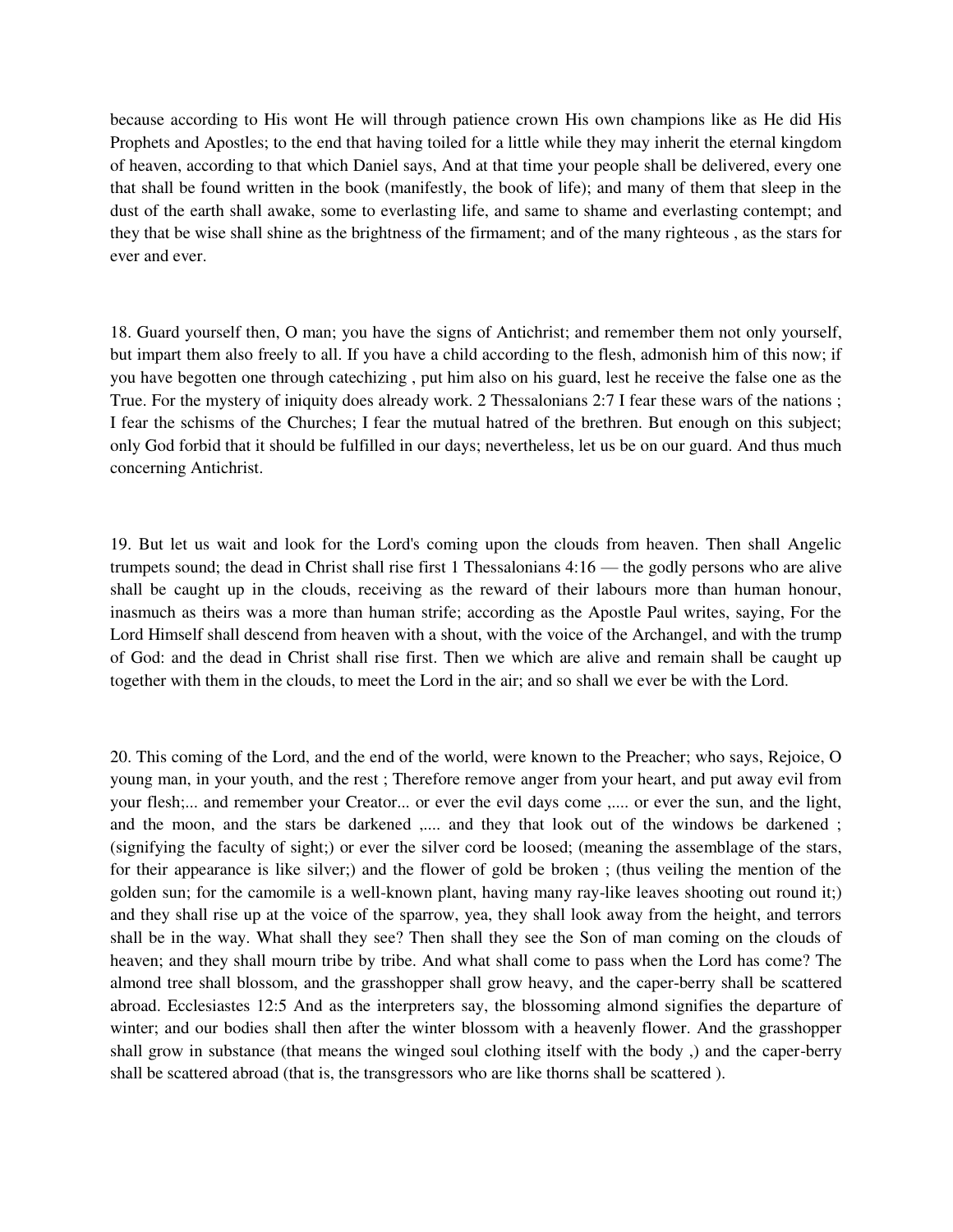21. You see how they all foretell the coming of the Lord. You see how they know the voice of the sparrow. Let us know what sort of voice this is. For the Lord Himself shall descend from heaven with a shout, with the voice of the Archangel, and with the trump of God. 1 Thessalonians 2:16 The Archangel shall make proclamation and say to all, Arise to meet the Lord. And fearful will be that descent of our Master. David says, God shall manifestly come, even our God, and shall not keep silence; a fire shall burn before Him, and a fierce tempest round about Him, and the rest. The Son of Man shall come to the Father, according to the Scripture which was just now read, on the clouds of heaven, drawn by a stream of fire , which is to make trial of men. Then if any man's works are of gold, he shall be made brighter; if any man's course of life be like stubble, and unsubstantial, it shall be burnt up by the fire. And the Father shall sit, having His garment white as snow, and the hair of His head like pure wool. Daniel 7:9 But this is spoken after the manner of men; wherefore? Because He is the King of those who have not been defiled with sins; for, He says, I will make your sins white as snow, and as wool Isaiah 1:18, which is an emblem of forgiveness of sins, or of sinlessness itself. But the Lord who shall come from heaven on the clouds, is He who ascended on the clouds; for He Himself has said, And they shall see the Son of Man coming on the clouds of heaven, with power and great glory Matthew 24:30 .

22. But what is the sign of His coming? Lest a hostile power dare to counterfeit it. And then shall appear, He says, the sign of the Son of Man in heaven. Ib Now Christ's own true sign is the Cross; a sign of a luminous Cross shall go before the King , plainly declaring Him who was formerly crucified: that the Jews who before pierced Him and plotted against Him, when they see it, may mourn tribe by tribe Zechariah 12:12, saying, This is He who was buffeted, this is He whose face they spat on, this is He whom they bound with chains, this is He whom of old they crucified, and set at nought. Whither, they will say, shall we flee from the face of Your wrath? But the Angel hosts shall encompass them, so that they shall not be able to flee anywhere. The sign of the Cross shall be a terror to His foes; but joy to His friends who have believed in Him, or preached Him, or suffered for His sake. Who then is the happy man, who shall then be found a friend of Christ? That King, so great and glorious, attended by the Angel-guards, the partner of the Father's throne, will not despise His own servants. For that His Elect may not be confused with His foes, He shall send forth His Angels with a great trumpet, and they shall gather together His elect from the four winds. Matthew 24:31 He despised not Lot, who was but one; how then shall He despise many righteous? Come, you blessed of My Father , will He say to them who shall then ride on chariots of clouds, and be assembled by Angels.

23. But some one present will say, I am a poor man, or again, I shall perhaps be found at that time sick in bed; or, I am but a woman, and I shall be taken at the mill: shall we then be despised? Be of good courage, O man; the Judge is no respecter of persons; He will not judge according to a man's appearance, nor reprove according to his speech. He honours not the learned before the simple, nor the rich before the needy. Though thou be in the field, the Angels shall take you; think not that He will take the landowners, and leave you the husbandman. Though thou be a slave, though thou be poor, be not any whit distressed; He who took the form of a servant Philippians 2:7 despises not servants. Though thou be lying sick in bed, yet it is written, Then shall two be in one bed; the one shall be taken, and the other left. Luke 17:34 Though thou be of compulsion put to grind, whether thou be man or woman ; though thou be in fetters , and sit beside the mill, yet He who by His might brings out them that are bound Exodus 11:5, will not overlook you. He who brought forth Joseph out of slavery and prison to a kingdom, shall redeem you also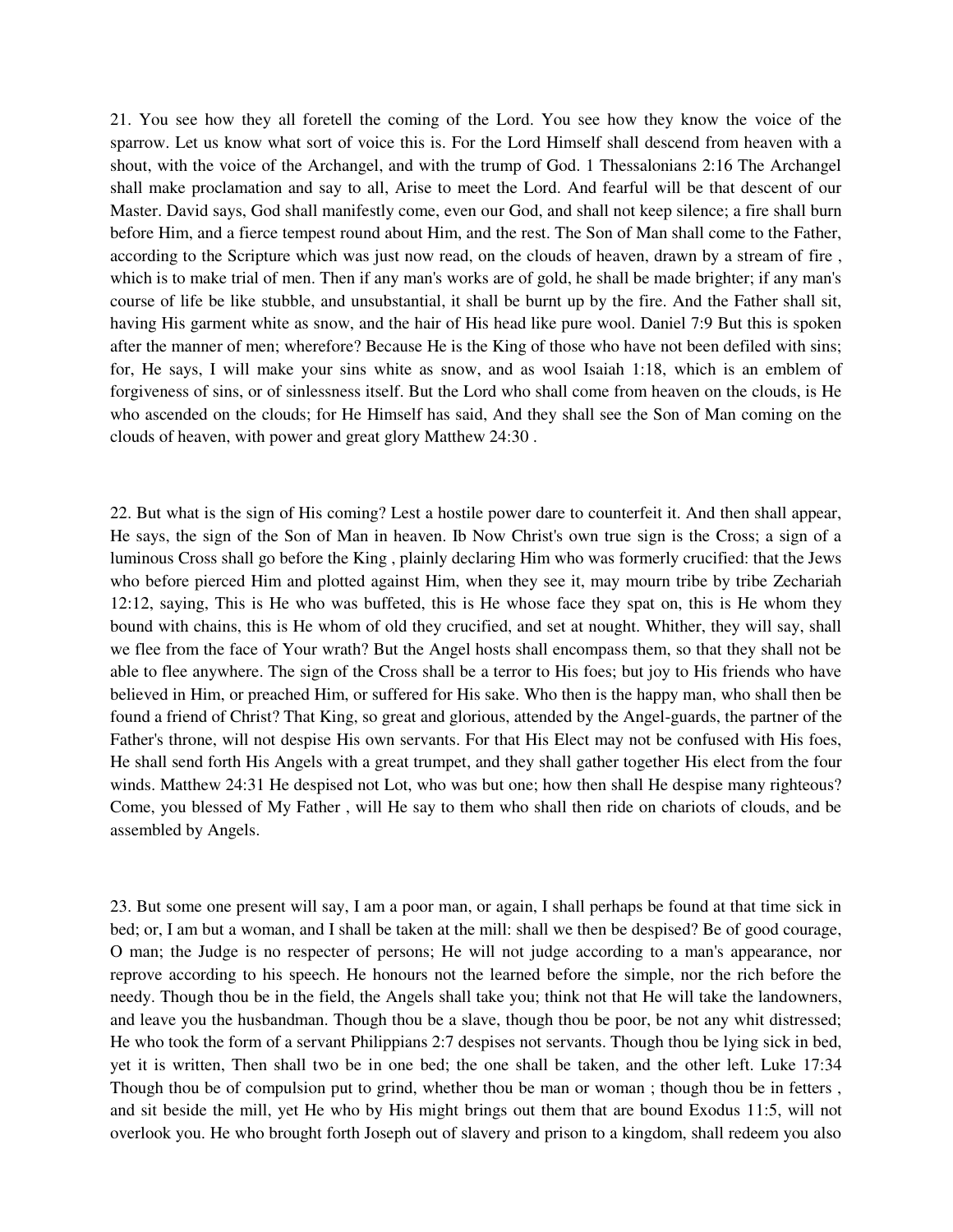from your afflictions into the kingdom of heaven. Only be of good cheer, only work, only strive earnestly; for nothing shall be lost. Every prayer of yours, every Psalm you sing is recorded; every alms-deed, every fast is recorded; every marriage duly observed is recorded; continence kept for God's sake is recorded; but the first crowns in the records are those of virginity and purity; and you shall shine as an Angel. But as you have gladly listened to the good things, so listen again without shrinking to the contrary. Every covetous deed of yours is recorded; your every act of fornication is recorded, your every false oath is recorded, every blasphemy, and sorcery, and theft, and murder. All these things are henceforth to be recorded, if you do the same now after having been baptized; for your former deeds are blotted out.

24. When the Son of Man, He says, shall come in His glory, and all the Angels with Him. Matthew 25:31 Behold, O man, before what multitudes you shall come to judgment. Every race of mankind will then be present. Reckon, therefore, how many are the Roman nation; reckon how many the barbarian tribes now living, and how many have died within the last hundred years; reckon how many nations have been buried during the last thousand years; reckon all from Adam to this day. Great indeed is the multitude; but yet it is little, for the Angels are many more. They are the ninety and nine sheep, but mankind is the single one. For according to the extent of universal space, must we reckon the number of its inhabitants. The whole earth is but as a point in the midst of the one heaven, and yet contains so great a multitude; what a multitude must the heaven which encircles it contain? And must not the heaven of heavens contain unimaginable numbers ? And it is written, Thousand thousands ministered unto Him, and ten thousand times ten thousand stood before Him Daniel 7:10; not that the multitude is only so great, but because the Prophet could not express more than these. So there will be present at the judgment in that day, God, the Father of all, Jesus Christ being seated with Him, and the Holy Ghost present with Them; and an angel's trumpet shall summon us all to bring our deeds with us. Ought we not then from this time forth to be sore troubled? Think it not a slight doom, O man, even apart from punishment, to be condemned in the presence of so many. Shall we not choose rather to die many deaths, than be condemned by friends?

25. Let us dread then, brethren, lest God condemn us; who needs not examination or proofs, to condemn. Say not, In the night I committed fornication, or wrought sorcery, or did any other thing, and there was no man by. Out of your own conscience shall you be judged, your thoughts the meanwhile accusing or else excusing, in the day when God shall judge the secrets of men Romans 2:15-16 . The terrible countenance of the Judge will force you to speak the truth; or rather, even though thou speak not, it will convict you. For you shall rise clothed with your own sins, or else with your righteous deeds. And this has the Judge Himself declared — for it is Christ who judges — for neither does the Father judge any man, but he has given all judgment unto the Son John 5:22, not divesting Himself of His power, but judging through the Son; the Son therefore judges by the will of the Father; for the wills of the Father and of the Son are not different, but one and the same. What then says the Judge, as to whether you shall bear your works, or no? And before Him shall they gather all nations Matthew 25:32: (for in the presence of Christ every knee must bow, of things in heaven, and things in earth, and things under the earth Philippians 2:10:) and He shall separate them one from another, as the shepherd divides his sheep from the goats. How does the shepherd make the separation? Does he examine out of a book which is a sheep and which a goat? Or does he distinguish by their evident marks? Does not the wool show the sheep, and the hairy and rough skin the goat? In like manner, if you have been just now cleansed from your sins, your deeds shall be henceforth as pure wool; and your robe shall remain unstained, and you shall ever say, I have put off my coat, how shall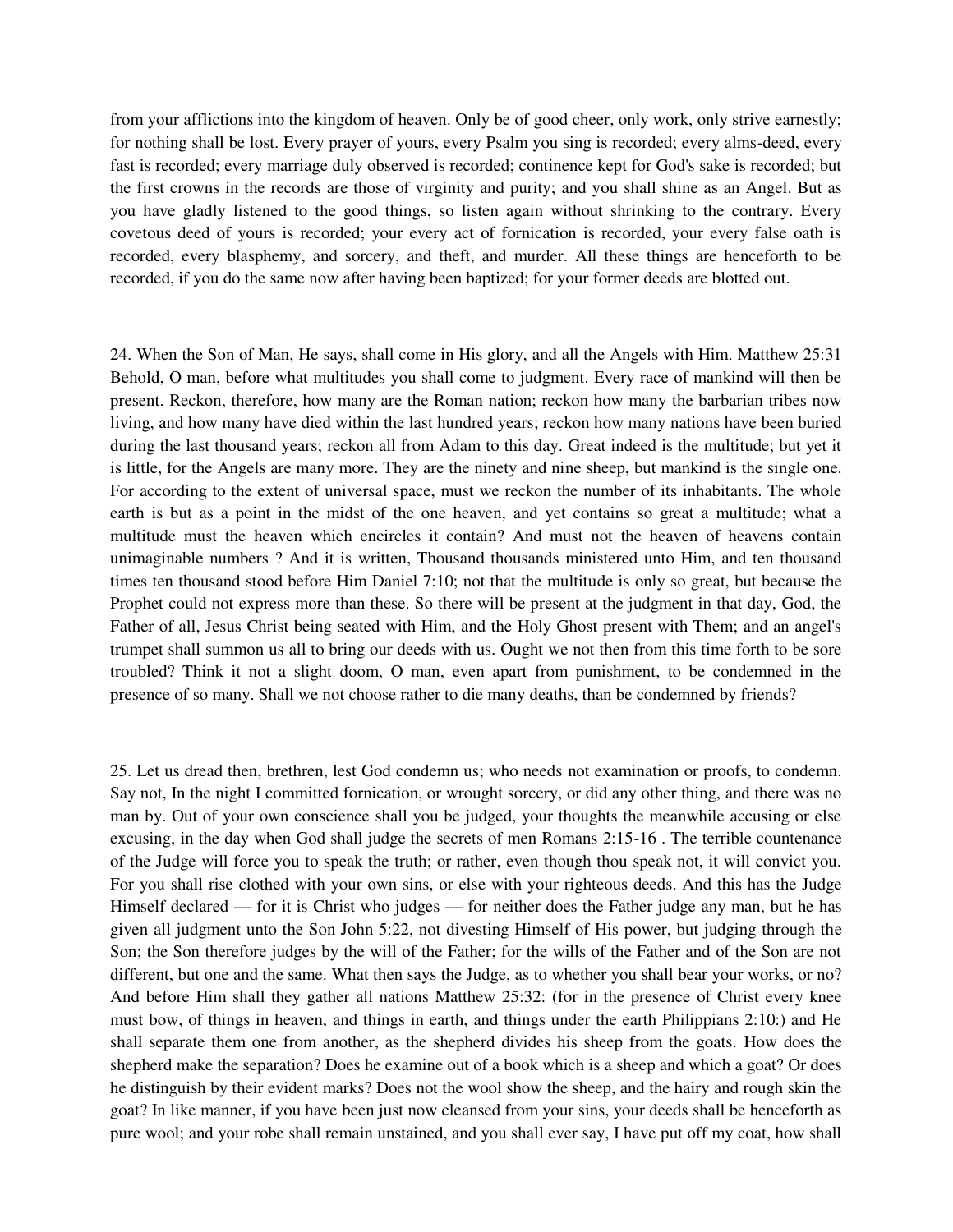I put it on ? By your vesture shall you be known for a sheep. But if you be found hairy, like Esau, who was rough with hair, and wicked in mind, who for food lost his birthright and sold his privilege, you shall be one of those on the left hand. But God forbid that any here present should be cast out from grace, or for evil deeds be found among the ranks of the sinners on the left hand!

26. Terrible in good truth is the judgment, and terrible the things announced. The kingdom of heaven is set before us, and everlasting fire is prepared. How then, some one will say, are we to escape the fire? And how to enter into the kingdom? I was an hungered, He says, and you gave Me meat. Learn hence the way; there is here no need of allegory, but to fulfil what is said. I was an hungered, and you gave Me meat; I was thirsty, and you gave Me drink; I was a stranger, and you took Me in; naked, and you clothed Me; I was sick, and you visited Me; I was in prison, and you came unto Me. Matthew 25:35 These things if you do, you shall reign together with Him; but if you do them not, you shall be condemned. At once then begin to do these works, and abide in the faith; lest, like the foolish virgins, tarrying to buy oil, thou be shut out. Be not confident because thou merely possessest the lamp, but constantly keep it burning. Let the light of your good works shine before men Matthew 5:16, and let not Christ be blasphemed on your account. Wear thou a garment of incorruption , resplendent in good works; and whatever matter you receive from God to administer as a steward, administer profitably. Have you been put in trust with riches? Dispense them well. Have you been entrusted with the word of teaching? Be a good steward thereof. Can you attach the souls of the hearers ? Do this diligently. There are many doors of good stewardship. Only let none of us be condemned and cast out; that we may with boldness meet Christ the Everlasting King, who reigns forever. For He does reign for ever, who shall be judge of quick and dead, because for quick and dead He died. And as Paul says, For to this end Christ both died and lived again, that He might be Lord both of the dead and living Romans 14:9 .

27. And should you ever hear any say that the kingdom of Christ shall have an end, abhor the heresy; it is another head of the dragon, lately sprung up in . A certain one has dared to affirm, that after the end of the world Christ shall reign no longer ; he has also dared to say, that the Word having come forth from the Father shall be again absorbed into the Father, and shall be no more ; uttering such blasphemies to his own perdition. For he has not listened to the Lord, saying, The Son abides forever. John 8:25 He has not listened to Gabriel, saying, And He shall reign over the house of Jacob for ever, and of His kingdom there shall be no end. Luke 1:33 Consider this text. Heretics of this day teach in disparagement of Christ, while Gabriel the Archangel taught the eternal abiding of the Saviour; whom then will you rather believe? Will you not rather give credence to Gabriel? Listen to the testimony of Daniel in the text ; I saw in a vision of the night, and behold, one like the Son of Man came with the clouds of heaven, and came to the Ancient of days.....And to Him was given the honour, and the dominion, and the kingdom: and all peoples, tribes, and languages shall serve Him; His dominion is an everlasting dominion, which shall not pass away, and His kingdom shall not be destroyed. Daniel 7:13-14 These things rather hold fast, these things believe, and cast away from you the words of heresy; for you have heard most plainly of the endless kingdom of Christ.

28. The like doctrine you have also in the interpretation of the Stone, which was cut out of a mountain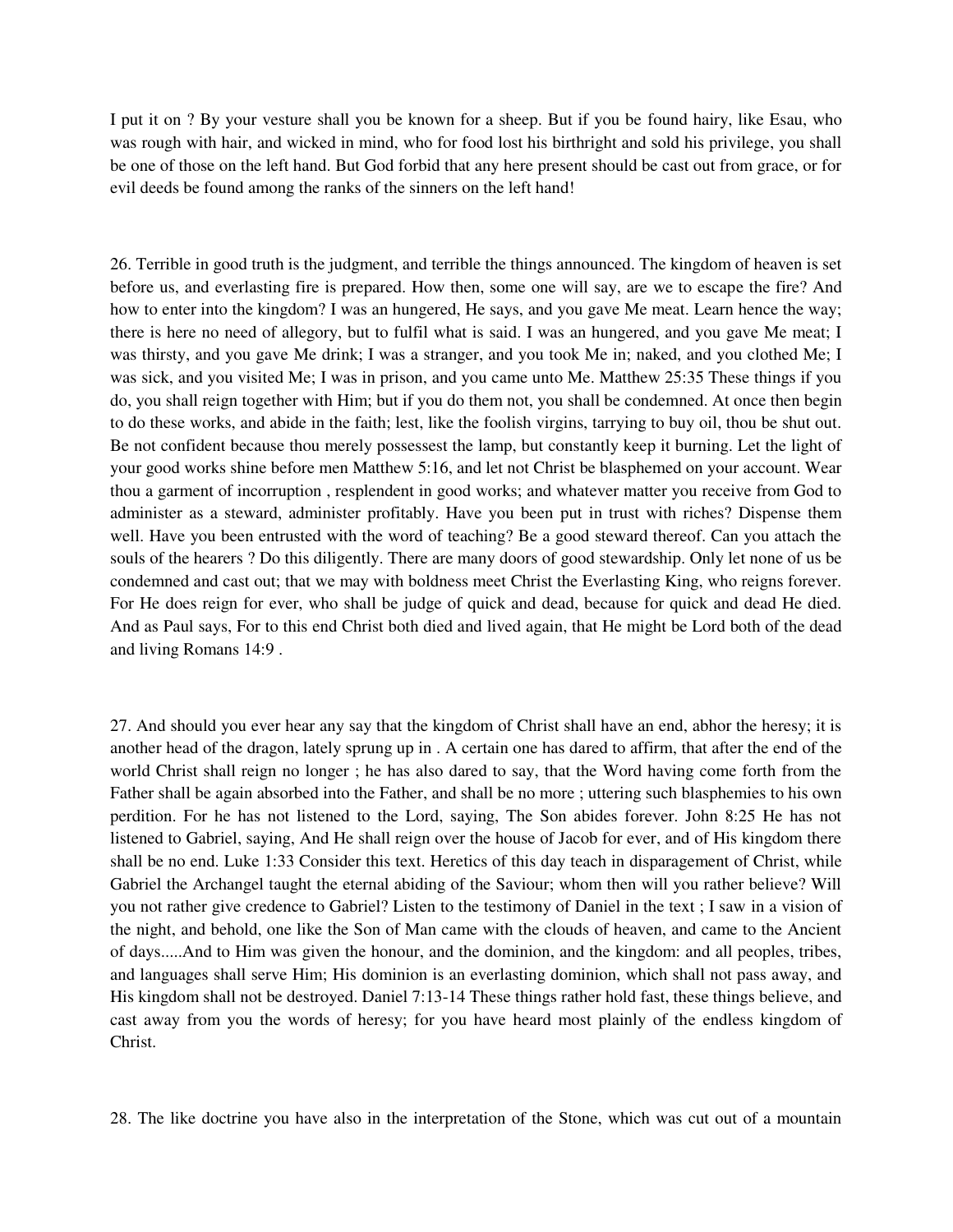without hands, which is Christ according to the flesh ; And His kingdom shall not be left to another people. David also says in one place, Your throne, O God, is for ever and ever ; and in another place, You, Lord, in the beginning hast laid the foundations of the earth, etc., they shall perish, but You remain, etc.; but You are the same, and Your years shall not fail : words which Paul has interpreted of the Son Hebrews  $1:10-12$ .

29. And would you know how they who teach the contrary ran into such madness? They read wrongly that good word of the Apostle, For He must reign, till He has put all enemies under His feet 1 Corinthians 15:25; and they say, when His enemies shall have been put under His feet, He shall cease to reign, wrongly and foolishly alleging this. For He who is king before He has subdued His enemies, how shall He not the rather be king, after He has gotten the mastery over them.

30. They have also dared to say that the Scripture, When all things shall be subjected unto Him, then shall the Son also Himself be subjected unto Him that subjected all things unto Him — that this Scripture shows that the Son also shall be absorbed into the Father. Shall you then, O most impious of all men, you the creatures of Christ, continue? And shall Christ perish, by whom both you and all things were made? Such a word is blasphemous. But further, how shall all things be made subject unto Him? By perishing, or by abiding? Shall then the other things, when subject to the Son abide, and shall the Son, when subject to the Father, not abide? For He shall be subjected, not because He shall then begin to do the Father's will (for from eternity He does always those things that please Him John 8:29 ), but because, then as before, He obeys the Father, yielding, not a forced obedience, but a self-chosen accordance; for He is not a servant, that He should be subjected by force, but a Son, that He should comply of His free choice and natural love.

31. But let us examine them; what is the meaning of until or as long as? For with the very phrase will I close with them, and try to overthrow their error. Since they have dared to say that the words, till He has put His enemies under His feet, show that He Himself shall have an end, and have presumed to set bounds to the eternal kingdom of Christ, and to bring to an end, as far as words go, His never-ending sovereignty, come then, let us read the like expressions in the Apostle: Nevertheless, death reigned from Adam till Moses. Did men then die up to that time, and did none die any more after Moses, or after the Law has there been no more death among men? Well then, you see that the word unto is not to limit time; but that Paul rather signified this —And yet, though Moses was a righteous and wonderful man, nevertheless the doom of death, which was uttered against Adam, reached even unto him, and them that came after him; and this, though they had not committed the like sins as Adam, by his disobedience in eating of the tree.

32. Take again another similar text. For until this day...when Moses is read, a veil lies upon their heart 2 Corinthians 3:14-15 . Does until this day mean only until Paul? Is it not until this day present, and even to the end? And if Paul say to the Corinthians, For we came even as far as unto you in preaching the Gospel of Christ, having hope when your faith increases to preach the Gospel in the regions beyond you , you see manifestly that as far as implies not the end, but has something following it. In what sense then should you